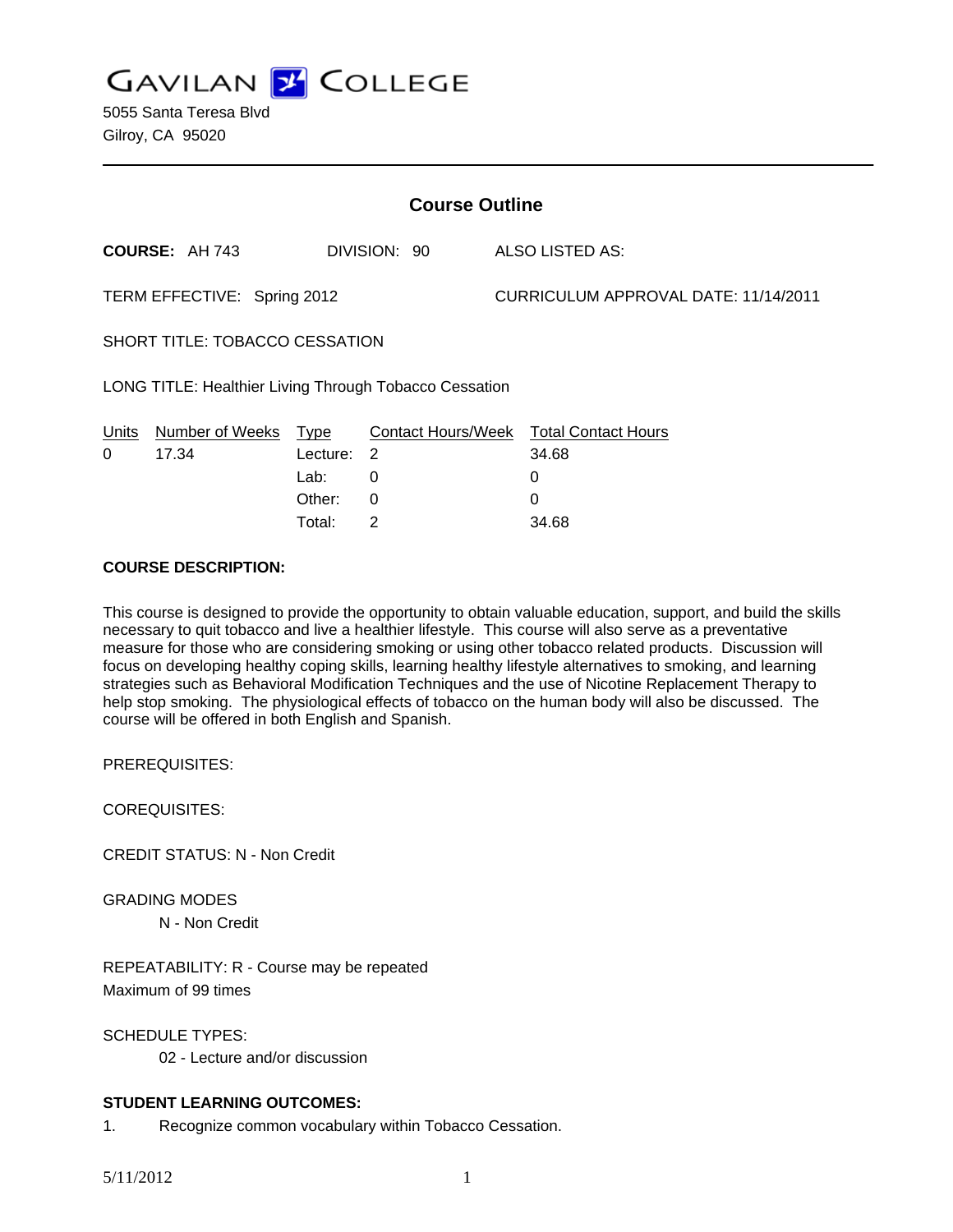Measure: Oral Report, Pre-Post Test  $PIO:$ ILO: 1,7,6,4

2. Identify the relevance of the theories that serve as the foundation for Quit Smoking Programs and apply those theories to help quit unhealthy addictions. Measure: Oral Report, Pre-Post Test  $PIO:$ ILO: 6,7,2

3. Discover the benefits of quitting smoking and discuss how it leads to a healthier lifestyle. Measure: Oral Report, Pre-Post Test PLO: ILO: 6,7,4

4. Recall the different methods available for quitting tobacco. Measure: Oral Report, Pre-Post Test PLO: ILO: 6,7,4

5. Discover associated health hazards from tobacco use. Measure: Oral Report, Pre-Post Test PLO:

ILO: 7,6,4,2

6. Explore the importance of alternatives such as exercise, meditation, and nutrition on their road to a healthier lifestyle.

Measure: Oral Report, Pre-Post Test PLO: ILO: 6,2,4

# **CONTENT, STUDENT PERFORMANCE OBJECTIVES, OUT-OF-CLASS ASSIGNMENTS**

Curriculum Approval Date: 11/14/2011

2 Hours

Content: Introduction and overview of course. Pre-test administered. What is addiction and tobacco as an addiction are discussed. Different types of tobacco use including secondhand smoke are introduced (hookah, cigarettes, cigars, chewing tobacco). Tobacco's components are identified. Assignment: Write in unhealthy addiction diary.

Student Performance Objectives (SPO): Explain what Tobacco addiction is. Identify different types of tobacco use. Identify a few of the toxic components in tobacco. Discuss secondhand smoke and how it is relevant when discussing tobacco use and its effects.

Out-of-Class Assignments:

2 Hours

Content: Introduction to basic Anatomy of the human body focusing on lungs. Effects of Tobacco on the human body are identified and discussed such as Cardiovascular and Pulmonary Disease. The benefits of quitting are introduced (Physiological and Economical benefits). Assignment: Write in unhealthy addiction diary.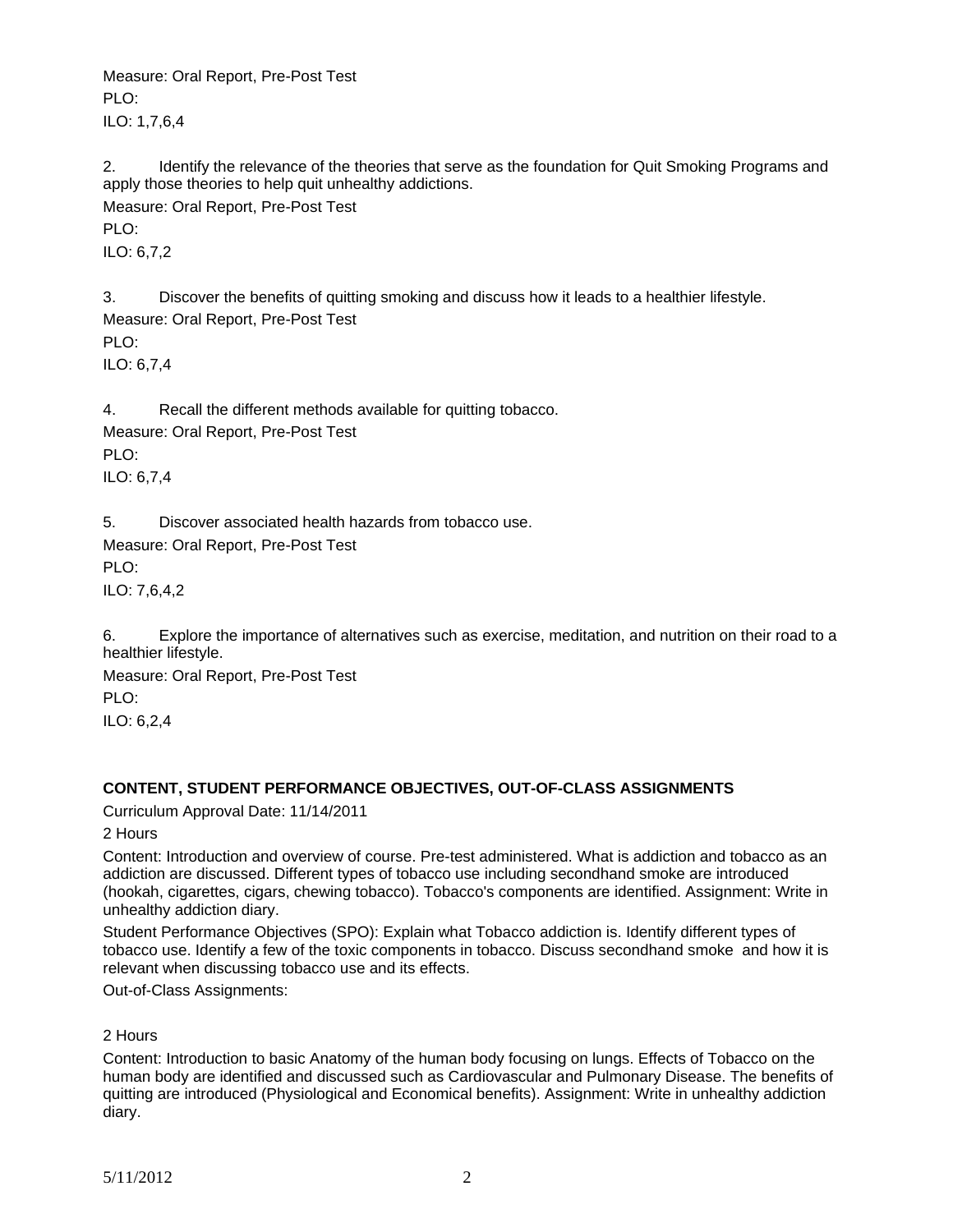Student Performance Objectives (SPO): Explain the major effects of tobacco on the human body. Identify benefits of quitting tobacco.

Out-of-Class Assignments:

# 2 Hours

Content: The different methods of quitting are identified and discussed along with their pros and cons. The different methods of quitting include: -product centered (Nicotine Replacement Therapy, Non-Nicotine products: Chantix), -classes, -self-help programs, -individual therapies, -residential. Assignment: Write in unhealthy addiction diary.

Student Performance Objectives (SPO): Identify and explain different methods of quitting tobacco. Identify at least one pro and one con of each method.

Out-of-Class Assignments:

### 2 Hours

Content: The different theories that serve as the foundation for quit smoking programs are identified and their relevance to the success of quitting smoking are discussed. The theories that will be discussed include: -The Health Belief Model, -The Social Learning Theory, -The Learned Drive Theory, -The Parallel Fear Model, -The Prochaska-DiClemente Stages of Change, and -The Behavior Modification Model. Assignment: Write in unhealthy addiction diary.

Student Performance Objectives (SPO): Explain the relevance of each of the theories discussed to the success of quitting smoking.

Out-of-Class Assignments:

### 2 Hours

Content: The Prochaska-DiClemnte Stages of Change are applied to Tobacco Cessation in detail. The "Contemplation" and "Preparation" phases are explored. Identifying your reasons to quit, keeping a Smoking record, identifying triggers and trigger situations, and the importance of developing a support system is discussed and supplemented with handouts. Assignment: Write in unhealthy addiction diary.

Student Performance Objectives (SPO): Identify and explain the importance of the "Contemplation" and "Preparation" phases of the Prochaska-DiClemente Stages of Change. Identify components in each phase such as: Identifying triggers, identify reasons to quit, develop a support system.

Out-of-Class Assignments:

#### 2 Hours

Content: The "Action" and "Maintenance" phases are explored. The importance of identifying rewards for yourself, recognizing signs of healing, knowing what to say and do during urges, thinking positively, and list of 101 things to do instead of smoking are learned and supplemented through handouts. Assignment: Write in unhealthy addiction diary.

Student Performance Objectives (SPO): Identify and explain the importance of the "Action" and "Maintenance" phases of the Prochaska-DiClemente Stages of Change. Identify components in each phase such as: Identifying rewards, recognize signs of healing, thinking positively.

Out-of-Class Assignments:

#### 2 Hours

Content: The "Maintenance" phase is further explored and "Relapse" phase explored as well. The importance of a balanced Nutrition, and Exercise are explored. Healthier nutrition options are discussed along with the benefits of nutrition and exercise on the body. Handouts will be given for determining individualized daily calorie intake and ideas for an exercise plan. Assignment: Write in unhealthy addiction diary.

Student Performance Objectives (SPO): Identify and explain the importance of the "Maintenance" and "Relapse" phases of the Prochaska-DiClemente Stages of Change. Identify components in each phase such as: Balanced Nutrition and Exercise. Determine personal daily calorie intake. Discuss healthy nutrition and exercise options.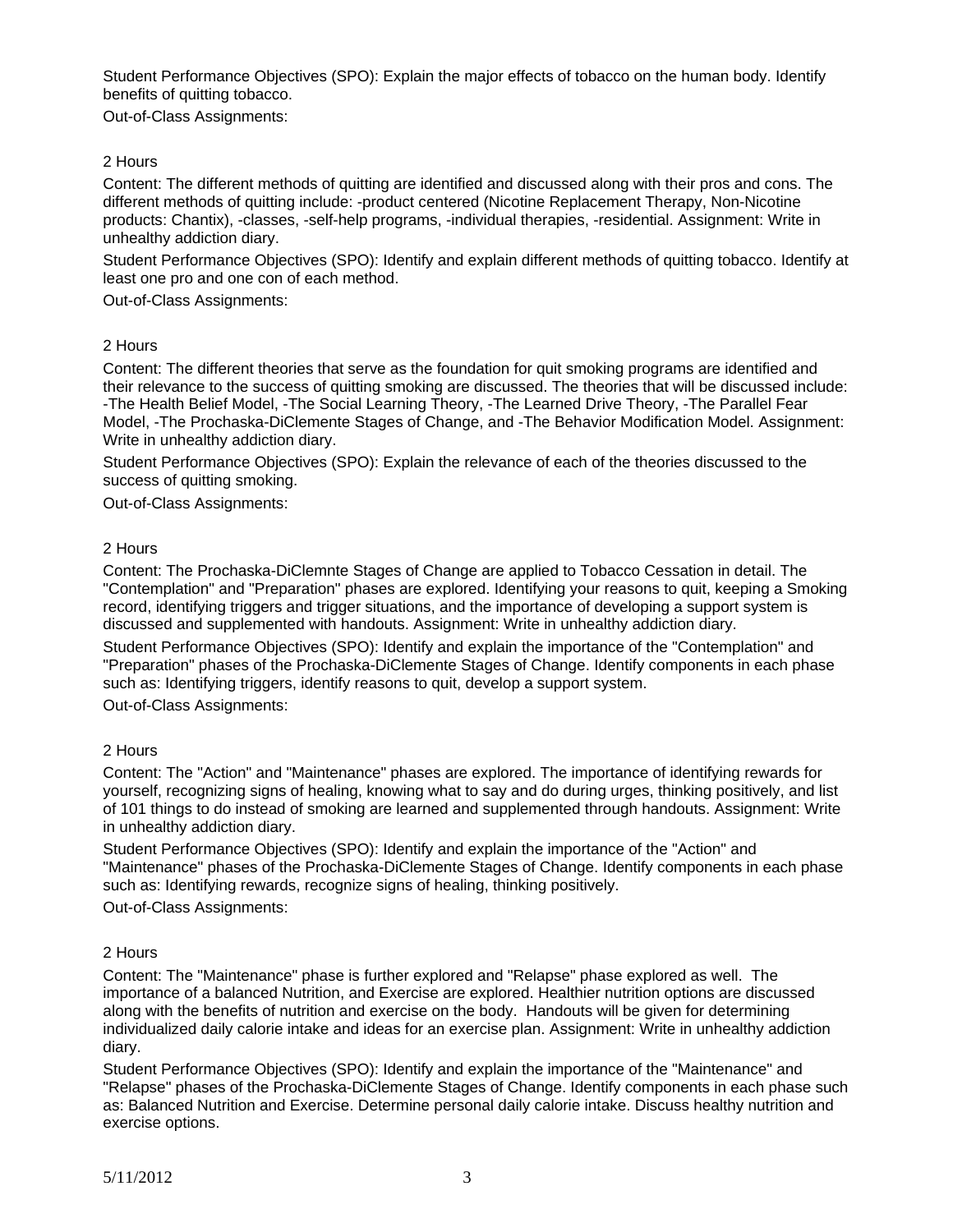Out-of-Class Assignments:

## 2 Hours

Content: Stress management techniques such as meditation and breathing exercises are explored and how they contribute to the "Maintenance" and "Relapse" phases of Tobacco Cessation are discussed. Students will learn ways to prepare for social situations through the use of assertive communication. Assignment: Write in unhealthy addiction diary. Administer Post-test. Class discussion will end with how students plan to incorporate what they have learned into their daily lives.

Student Performance Objectives (SPO): Identify more components to "Maintenance" and "Relapse" phases such as: Meditation, Breathing exercises, Assertive Communication. Explain the process for meditation and breathing exercises. Identify and give examples of assertive communication. Discuss how to incorporate what they have learned into their daily lives.

### **METHODS OF INSTRUCTION:**

The main method of instruction will be lecture with class participation involving the following: journal writing, completing handouts, and small and large group discussions.

### **METHODS OF EVALUATION:**

# **REPRESENTATIVE TEXTBOOKS:**

### **ARTICULATION and CERTIFICATE INFORMATION**

 Associate Degree: CSU GE: IGETC: CSU TRANSFER: Not Transferable UC TRANSFER: Not Transferable

#### **SUPPLEMENTAL DATA:**

Basic Skills: N Classification: L Noncredit Category: D Cooperative Education: Program Status: 2 Stand-alone Special Class Status: N CAN: CAN Sequence: CSU Crosswalk Course Department: CSU Crosswalk Course Number: Prior to College Level: Y Non Credit Enhanced Funding: N Funding Agency Code: Y In-Service: N Occupational Course: E Maximum Hours: Minimum Hours: Course Control Number: CCC000529136